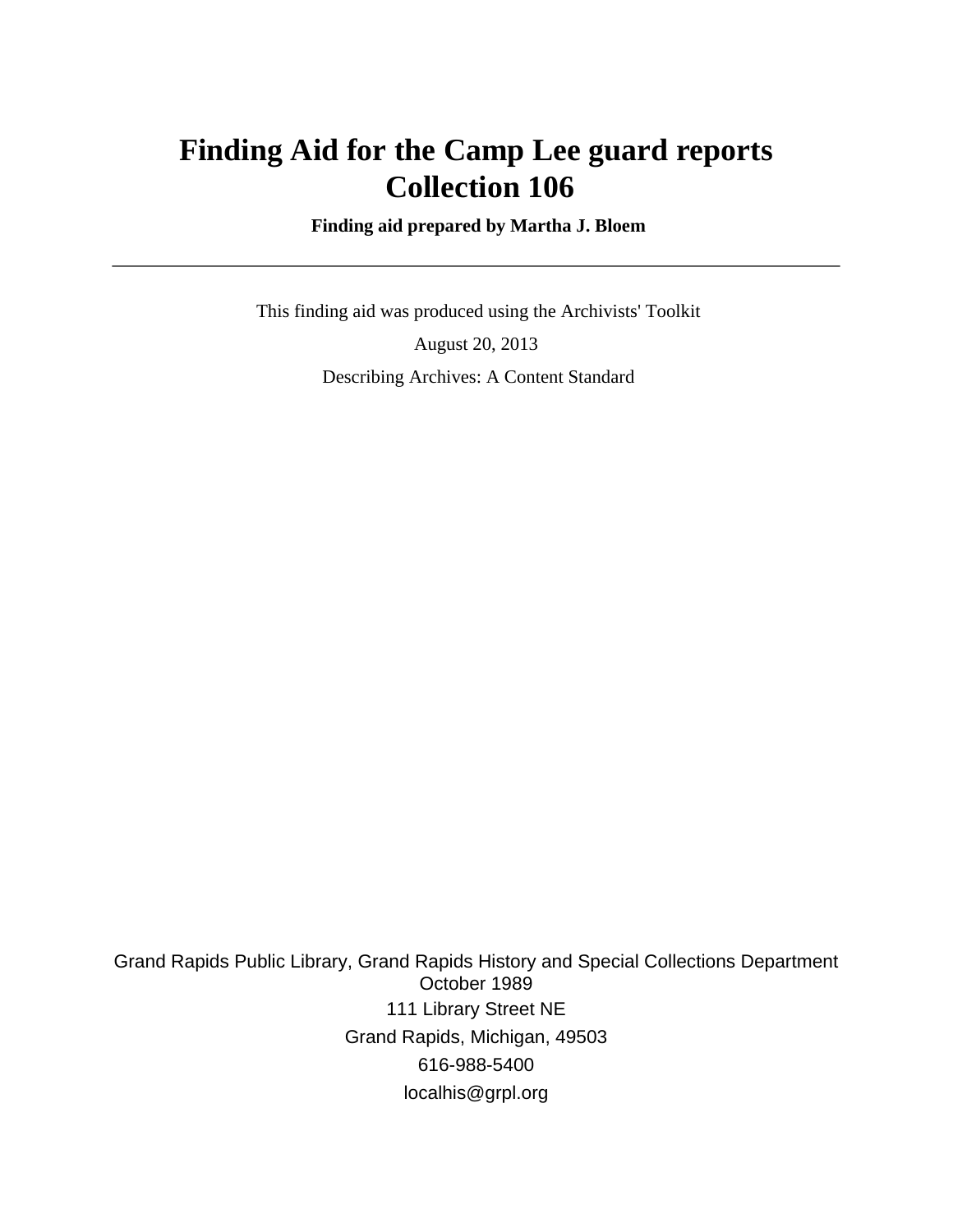# **Table of Contents**

 $\overline{\phantom{a}}$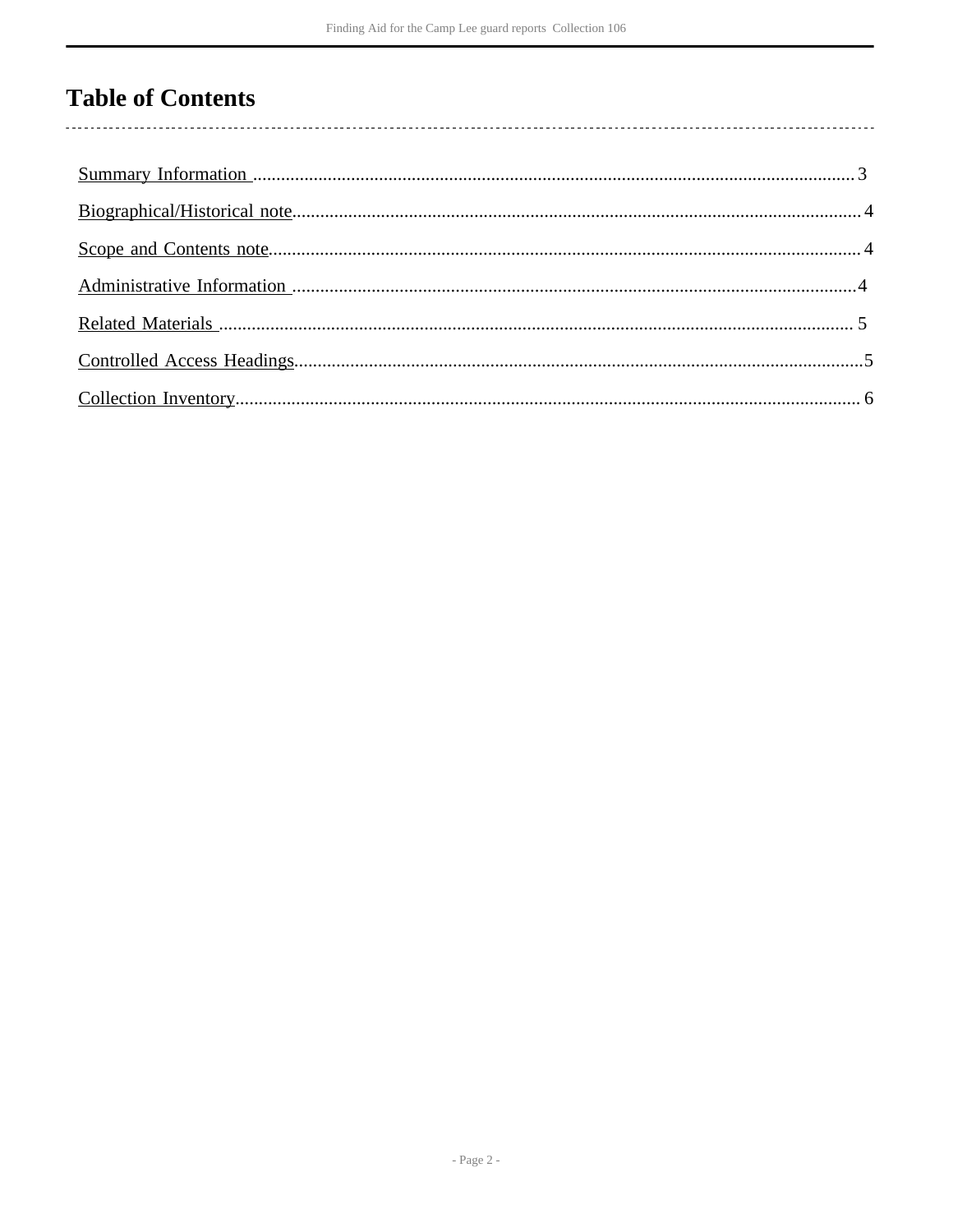# <span id="page-2-0"></span>**Summary Information**

| <b>Repository</b> | Grand Rapids Public Library, Grand Rapids History and Special<br><b>Collections Department</b>                                                                                                                                                                                                                                                                           |
|-------------------|--------------------------------------------------------------------------------------------------------------------------------------------------------------------------------------------------------------------------------------------------------------------------------------------------------------------------------------------------------------------------|
| <b>Title</b>      | Camp Lee guard reports                                                                                                                                                                                                                                                                                                                                                   |
| Date [inclusive]  | 1863-1864                                                                                                                                                                                                                                                                                                                                                                |
| <b>Extent</b>     | 1.21 Linear feet Two boxes                                                                                                                                                                                                                                                                                                                                               |
| Language          | English                                                                                                                                                                                                                                                                                                                                                                  |
| <b>Abstract</b>   | Camp Lee was a Civil War era encampment in Grand Rapids, Michigan.<br>This collection contains one volume of original guard reports from<br>1863-1864. The records were kept by Captain Sheldon, who was stationed<br>at the camp at that time. The reports show a day-to-day record of guards<br>on duty and recruits under arrest and the reason(s) for their arrests. |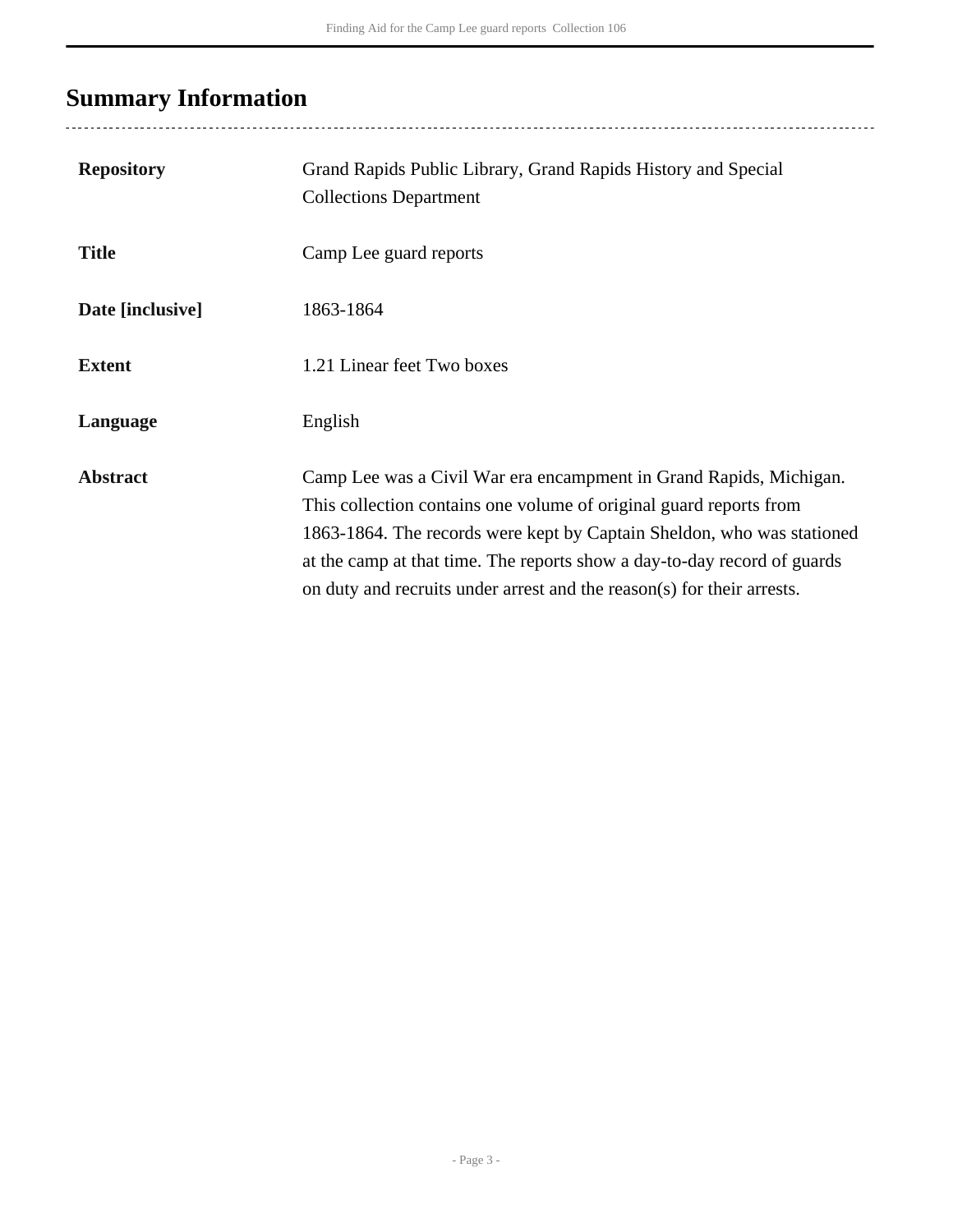## <span id="page-3-0"></span>**Biographical/Historical note**

Camp Lee was a Grand Rapids, Michigan marshalling place during the Civil War, located in what is now the Central High School area, corner of Fountain and College NE. Men from Grand Rapids and the surrounding Western Michigan area gathered there for a short time before being sent to other camps to be mustered into service. This camp also served as a temporary holding place for recruits under arrest for a variety of crimes, such as absent without leave, drunkenness, theft, etc.

S.A. Sheldon is one of the signatories at the bottom of some pages, as First Lieutenant. No research has yet been done to determine if he is the Captain Sheldon who later is said to have kept these documents and passed them on to Dr. A.C. Sheldon.

A document authored by Colonel N.J. Hall was previously attached to the inside back cover of this Guard Report. Colonel Norman Jonathon Hall was born in New York in 1837, but moved with his family to East Raisinville, Monroe Co., Michigan. He was an 1859 graduate of West Point Military Academy. He served with distinction during the Civil War, in spite of chronic health problems. He died in 1867. See the fuller biography by David Dorsey Finney, Jr., included in this collection. Hall's brief time in Grand Rapids is mentioned in this biography.

### <span id="page-3-1"></span>**Scope and Contents note**

The collection contains one volume, Post Guard Reports, for Camp Lee, Grand Rapids, Michigan. The volume contains records of guards and prisoners, 1863-64. Because of the time period most of the recruits were draftees and not volunteers. It is unknown if additional such volumes were kept for other time periods or the possible location of these.

A letter from Colonel N.J. Hall, previously attached to the inside back cover of the volume with twine (?), has become detached, and has been placed in an acid free folder. (Dec. 2004)

## <span id="page-3-2"></span>**Administrative Information**

### **Publication Information**

Grand Rapids Public Library, Grand Rapids History and Special Collections Department October 1989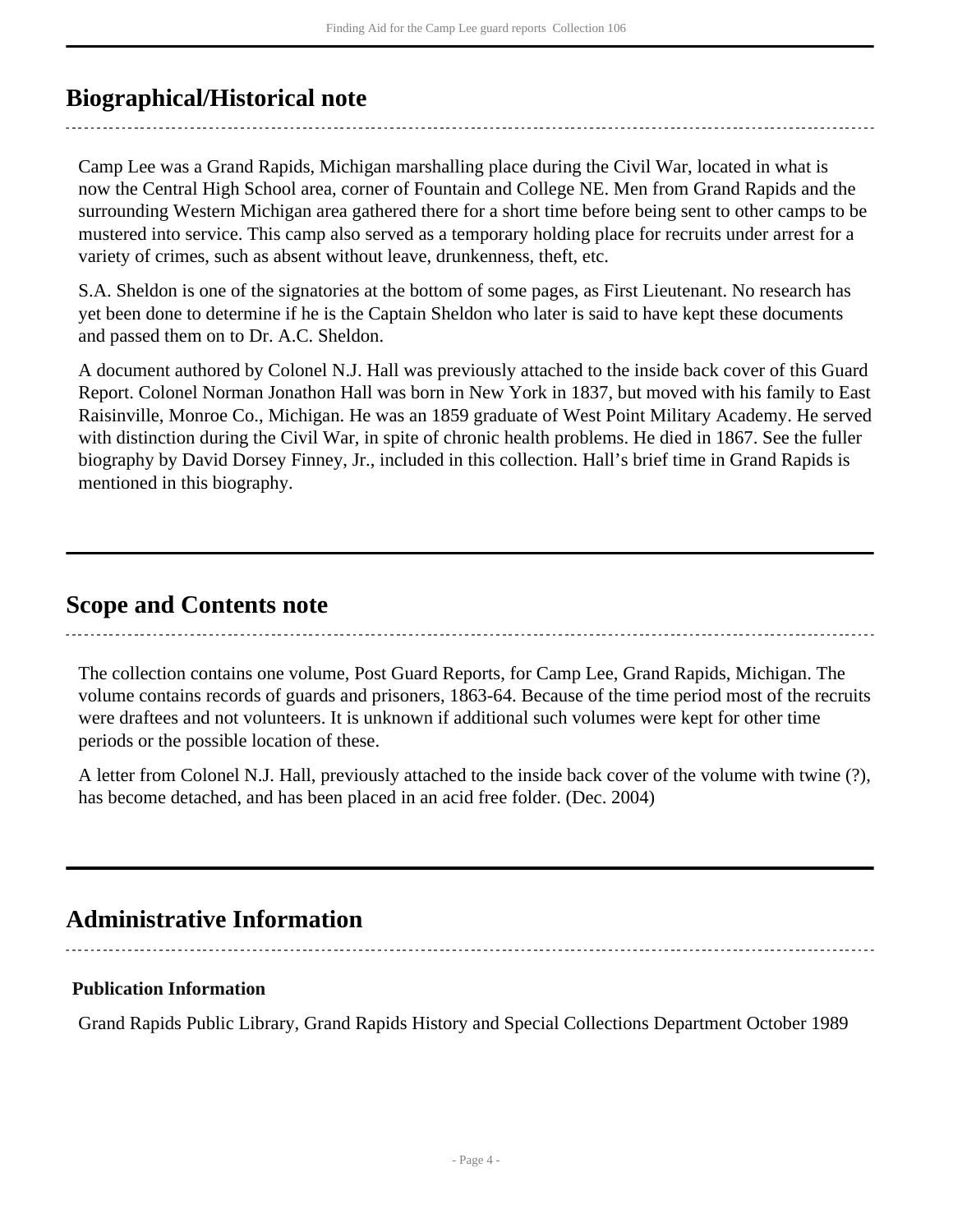### **Immediate Source of Acquisition note**

Sue Silliman, 1920 (no accession number). In addition, accession number 2005.001.

### <span id="page-4-0"></span>**Related Materials**

### **Related Archival Materials note**

Coll. 242, the Grand Rapids Public Library Civil War Documents Collection: see Coll. 242, for fuller documentation of other Civil War related materials

## <span id="page-4-1"></span>**Controlled Access Headings**

**Genre(s)**

• government records

### **Geographic Name(s)**

- Camp Lee (Mich.)
- Grand Rapids (Mich.) -- History

#### **Subject(s)**

- Military camps -- Michigan -- Grand Rapids
- United States -- History -- Civil War, 1861-1865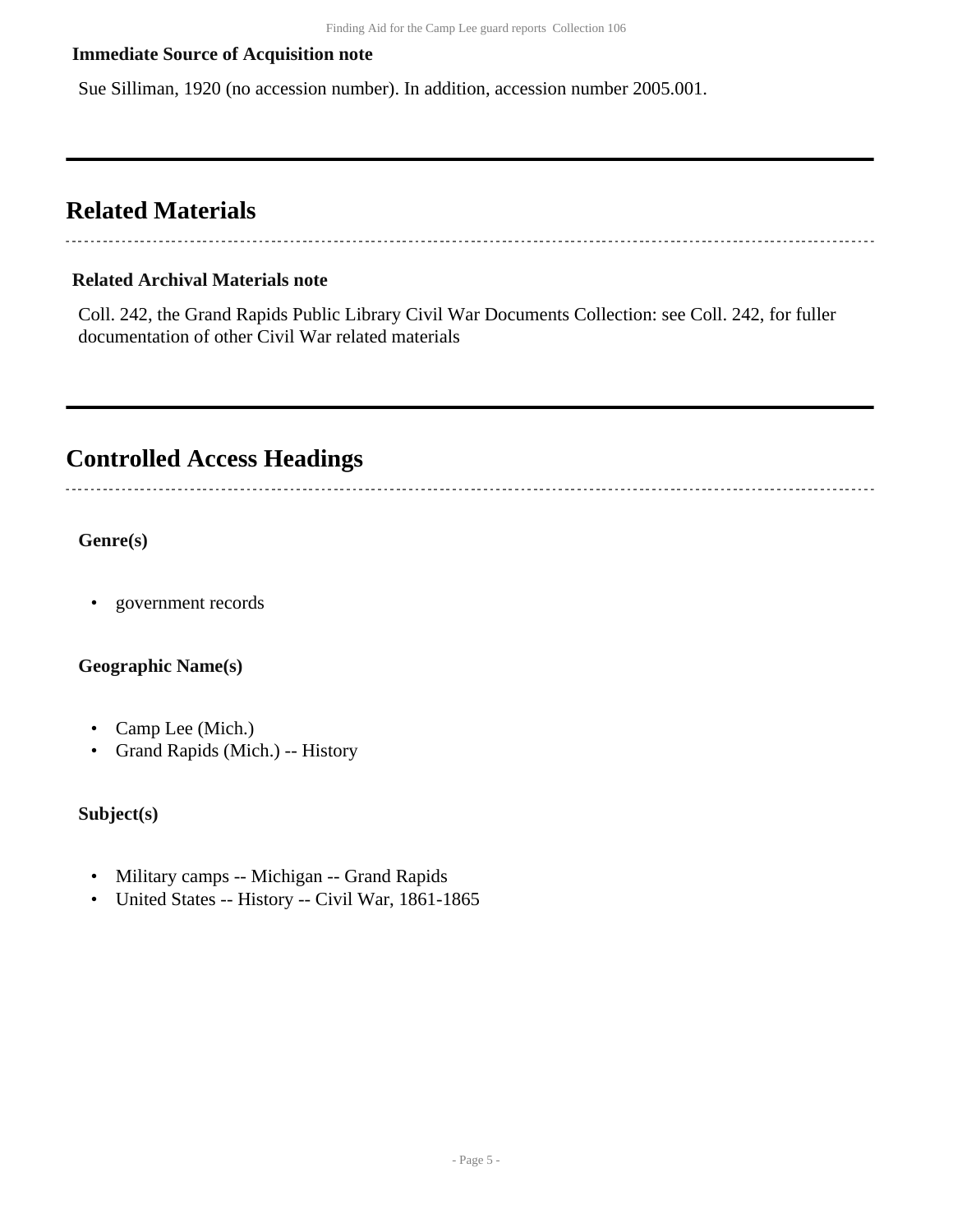## <span id="page-5-0"></span>**Collection Inventory**

|                                                                                                                                                                                                                                                                                                               | <b>Box</b>     | <b>Folder</b>  |
|---------------------------------------------------------------------------------------------------------------------------------------------------------------------------------------------------------------------------------------------------------------------------------------------------------------|----------------|----------------|
| Post Guard Reports Nov. 7, 1863 – Apr. 3, 1864                                                                                                                                                                                                                                                                | $\mathbf{1}$   | $\mathbf{1}$   |
| <b>Scope and Contents note</b>                                                                                                                                                                                                                                                                                |                |                |
| Photocopy is available in Box 2 - use of original document with<br>permission of the archivist or department head only.                                                                                                                                                                                       |                |                |
| Pages after the Apr. 3, 1864 posting have a variety of information<br>scribbled on them, some scratched out, either from contemporary or later<br>usage of the pages for note-taking.                                                                                                                         |                |                |
| Preservation photocopy of Post Guard Reports                                                                                                                                                                                                                                                                  | $\overline{2}$ | $\mathbf{1}$   |
| [Letter] Head Quarter Draft Rendezvous. Grand Rapids,<br>Michigan December 19, 1863                                                                                                                                                                                                                           | $\overline{2}$ | $\overline{2}$ |
| <b>Scope and Contents note</b>                                                                                                                                                                                                                                                                                |                |                |
| Special order no. 2, Paragraph: VIIth. The Posts and duties of the Camp<br>Guard from Revielle until Retreat will be as follows:  No fire will be<br>allowed on or near the Post of any Sentinal. By Order of Colonel N.J.<br>Hall."                                                                          |                |                |
| This document/letter was previously attached inside the back cover of<br>the volume with twine, which has not become detached. The letter is<br>written in black ink on $12.5 \times 7.5$ in. sheets of lined paper, with a 5th<br>sheet (fragment, 5 ins. X 7.5 in., attached at the back with the Colonel's |                |                |